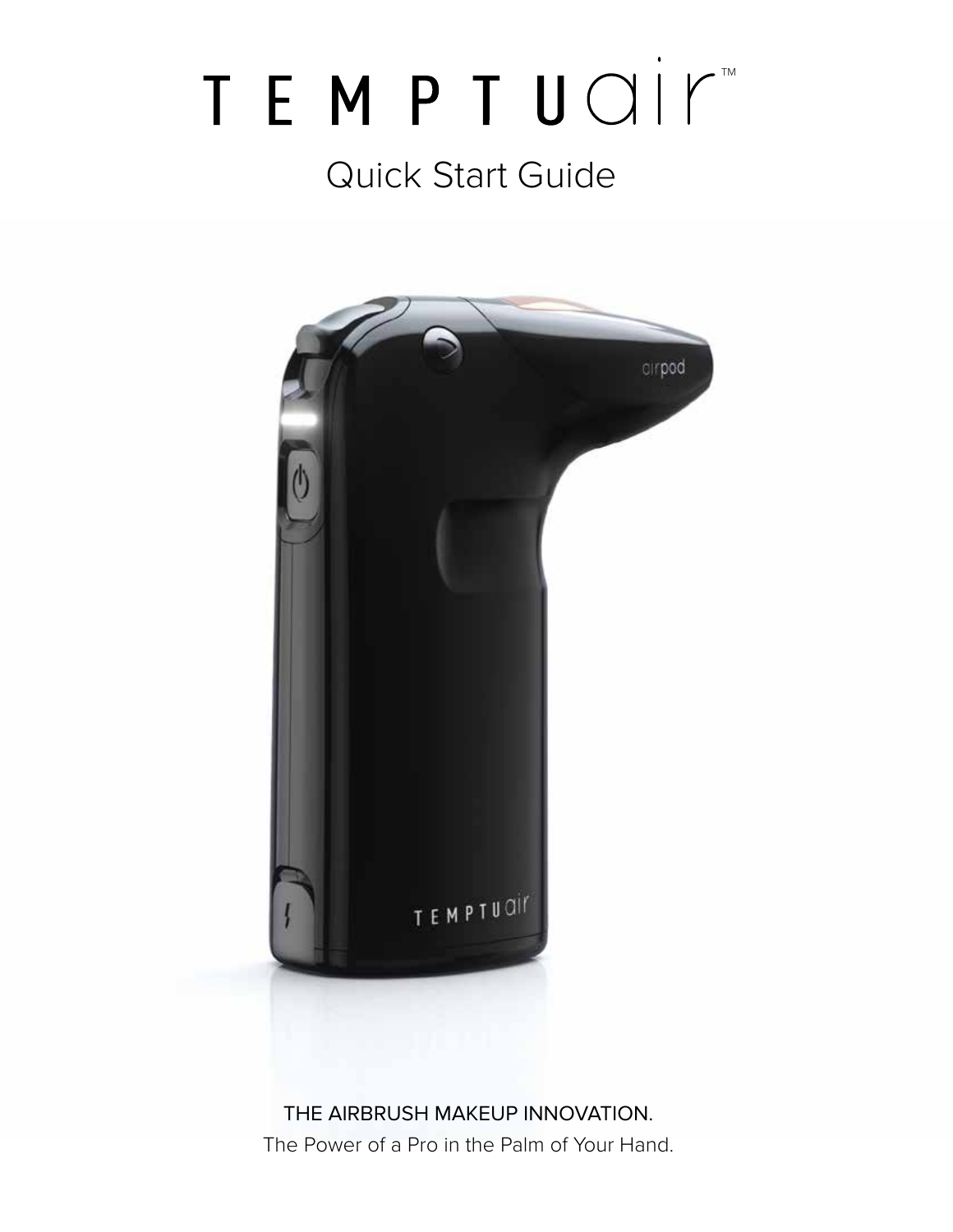Shake well before each use.



Remove tamper seal and pull off chrome cap.

Firmly pull back on the clear loop to prime Airpod.



Gently open the black plug before

# Prepping your airpod<sup>™</sup>



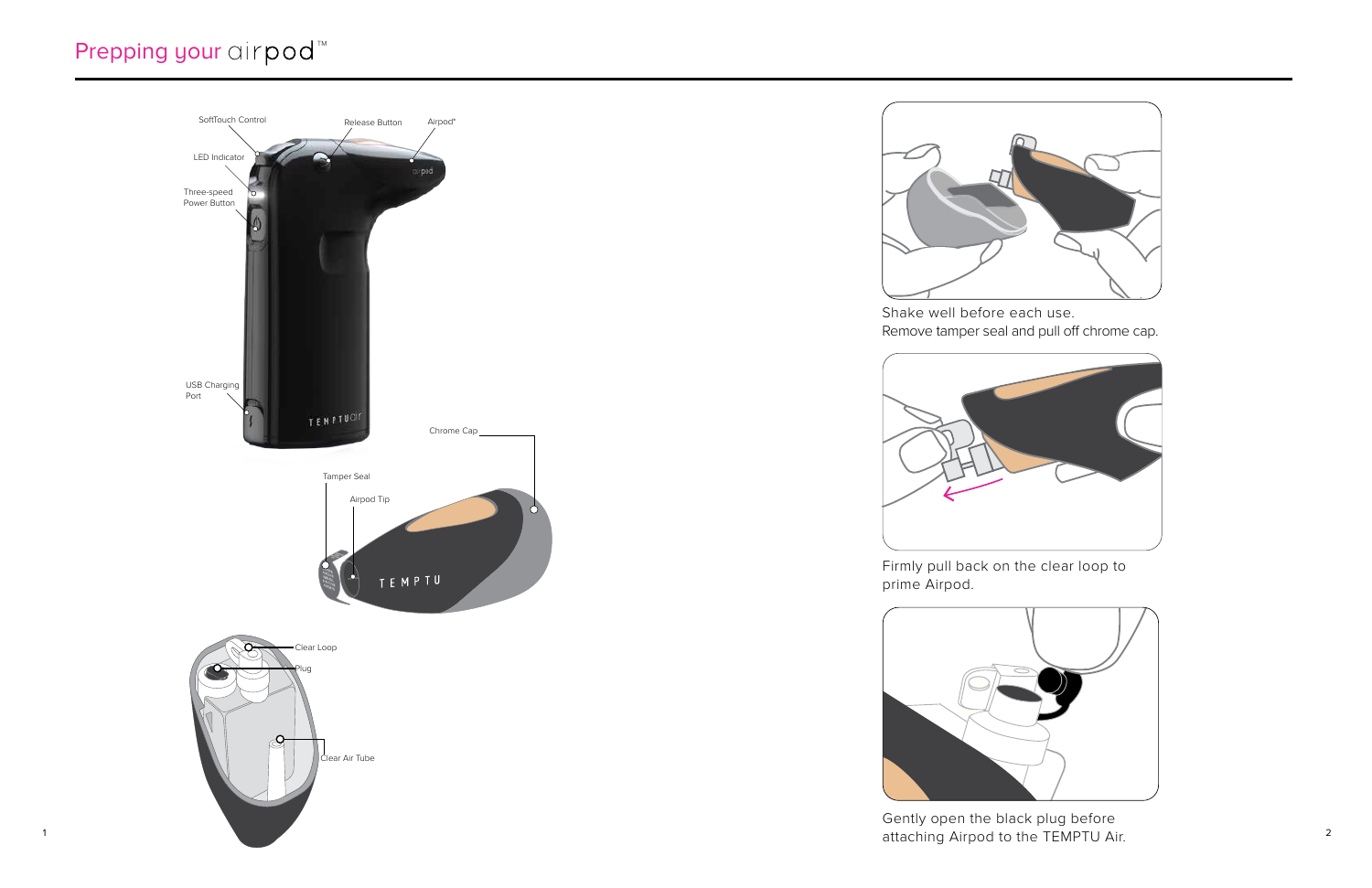### Power Up

Charge before first use. Hold down on the power button for two seconds to turn the TEMPTU Air on and off. Tap lighty on the button to switch speeds.

### Speed 1: Light Air

### Speed 2: Medium Air

### Speed 3: Full Air

Detail work (e.g. spot correction)

Foundation, blush and bronzer

3 4 Only press down all the way on the SoftTouch Control Always press down lightly when applying to the face.

Highlighter and larger areas (décolletage, arms)

## SoftTouch Control

- For makeup to spray, use pointer finger to hold down the SoftTouch Control.
- Practice on your hand to get a feel for the application.



Less is More.

All 3 lights will start blinking when the Air needs to be



charged, which takes 1-2 hours to complete.

The SoftTouch Control regulates the amount of makeup released from the Airpod.

Press down on the release button and slide the Airpod, window side up, into the TEMPTU Air until it clicks into place.

# Detaching airpod<sup>™</sup>



Press down on the release button and pull downward on the Airpod to remove it from the Air.

Be sure to close the black plug on the Airpod when not in use.

# Attaching airpod<sup>™</sup>



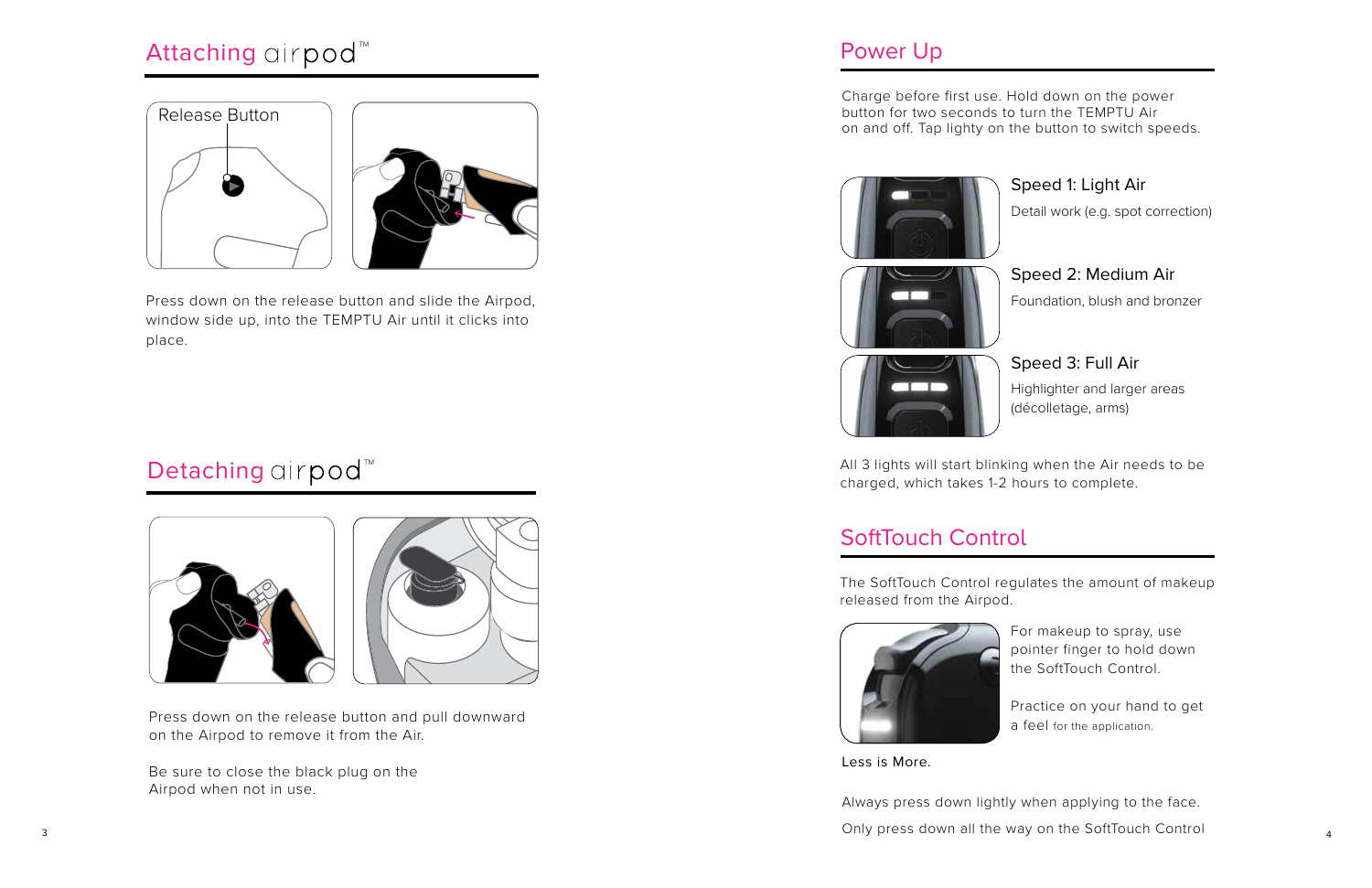#### **CHARGING**

Charge the TEMPTU Air before first use, which should take between 1-2 hours to complete. Always close the cover to the USB Charging Port after charging is complete. Keep the USB Charging Port free of any water or other material. The indicator will flash repeatedly when the device is low on battery and while it is charging. It is safe to use the TEMPTU Air while it is charging. Keep the charging cord away from small children.

#### **MAINTENANCE AND SAFETY**

Do not use abrasive cleansers or chemicals to clean the TEMPTU Air. The TEMPTU Air can be wiped down with a damp cloth or paper towel and standard glass cleaner. Do not put any part of the TEMPTU Air in water or in a dishwasher. Never attempt to open any part of the TEMPTU Air. Never put liquid cleansers inside the USB Charging Port or any other part of the TEMPTU Air.

Read all instructions before use. When using electrical products, especially when children are present, basic safety precautions should always be followed, including but not limited to the following:

**DANGER** – To reduce the risk of electrocution: Do not use the TEMPTU Air while bathing. Do not place or store the Air where it can fall or be pulled into a tub or sink full of water. Do not place or drop the air into water or another liquid. Do not reach for the Air that has fallen into water. If plugged in, unplug immediately. Keep the Air and the charging cord away from heated surfaces.

**WARNING** – To reduce the risk of burns, electrocution, fire or injury to persons: close supervision is necessary when the Air is used by, on or near children or people with disabilities. Use the TEMPTU Air only for intended use as described in this User Guide. Do not use attachments not recommended by the manufacturer. Never operate the Air if it is damaged, if it has a damaged charging cord or plug, if it is not working properly, if it has been dropped, or dropped into water. Call TEMPTU at 1-888-983-6788 so we can arrange for examination and replacement if needed. Do not use where oxygen is being administered. Air is believed to be safe for use with many common pacemakers. If you have any questions about usage with a pacemaker, consult with your physician or manufacturer of the pacemaker prior to use.

#### **AIRPOD WARNING: FOR EXTERNAL USE ONLY. AVOID SPRAYING IN EYES AND DISCONTINUE USE IF IRRITATION OCCURS.**

#### **CAUTION: DO NOT TOUCH POINTED PIN INSIDE AIRPOD TIP AREA. KEEP AWAY FROM SMALL CHILDREN.**

**DISPOSAL INFORMATION**: The crossed-out dustbin symbol indicates that this device should not be treated as household waste, but rather be brought to the appropriate collection point for recycling of electrical and electronic equipment.

This device complies with Part 15 of the FCC Rules. Operation is subject to the following two conditions: (1) this device may not cause harmful interference, and (2) this device must accept any interference received, including interference that may cause undesired operation.

#### **WARRANTY**

At TEMPTU, Inc. ("TEMPTU") we believe very strongly in our product quality and in our quality assurance processes. Every unit is subjected to rigorous inspection and test procedures to ensure it meets our exacting specifications. Defective products are extremely rare. We do, however, examine returned products to help us identify product and/or process improvements. Temptu hereby warrants to the original purchaser of this product that the product shall be free from defects in materials and workmanship and shall be merchantable and fit for its intended purpose under normal personal consumer use and service for a period of two (2) years after the date of original purchase; provided, however, that such warranty shall not apply: (i) if the product has been modified, changed or altered; (ii) if the failure to perform is caused by the consumer, its agents or employees; (iii) the product used in a commercial (non-consumer) application; (iv) service has been performed on the product by any party other than a service provider expressly authorized by TEMPTU, (v) the product is damaged, worn or otherwise rendered inoperable through the action of the consumer . If, within two (2) years after the date of the original purchase, consumer notifies TEMPTU, in writing, that the product purchased by consumer has not performed in accordance with this warranty, and consumer returns the non-performing Product to TEMPTU, postage prepaid, TEMPTU shall, at no additional charge to consumer, and as consumer's sole and exclusive remedy, replace the non-performing product or refund the purchase price for the non-performing product. TEMPTU, Inc., reserves the right to use reconditioned/ refurbished parts to repair or replace a product.

### **WARRANTY LIMITATIONS**

EXCEPT AS SPECIFICALLY SET FORTH ABOVE, THERE ARE NO WARRANTIES OF ANY KIND, EXPRESS OR IMPLIED, WITH RESPECT TO THE PRODUCT, AND TEMPTU SPECIFICALLY DISCLAIMS ANY SUCH WARRANTIES. THE IMPLIED WARRANTIES GRANTED HEREUNDER, INCLUDING THE IMPLIED WARRANTIES OF MERCHANTABILITY AND FITNESS FOR A PARTICULAR PURPOSE, ARE LIMITED TO THE FIRST TWO (2) YEARS IMMEDIATELY FOLLOWING THE ORIGINAL DATE OF PURCHASE. THE REPAIR, REPLACEMENT, OR REFUND AS PROVIDED UNDER THIS EXPRESS LIMITED WARRANTY IS THE EXCLUSIVE REMEDY OF THE CONSUMER AND IS PROVIDED IN LIEU OF ALL OTHER REMEDIES AND WARRANTIES, EXPRESS OR IMPLIED. IN NO EVENT SHALL TEMPTU BE LIABLE, WHETHER IN CONTRACT OR TORT (INCLUDING NEGLIGENCE), FOR DAMAGES IN EXCESS OF THE PURCHASE PRICE OF THE PRODUCT THAT IS FOUND TO BE DEFECTIVE, OR FOR ANY INDIRECT, INCIDENTAL, SPECIAL OR CONSEQUENTIAL DAMAGES OF ANY KIND OR LOSS TO THE FULL EXTENT THAT THESE DAMAGES MAY BE DISCLAIMED BY LAW.

Some states do not allow the limitation or exclusion of incidental or consequential damages, or limitation on the length of an implied warranty so the above limitations or exclusions may not apply to you. This limited warranty gives you specific legal rights that vary from state to state. To obtain warranty services or information please call or write to our customer service department. You will receive instructions on how to ship the product, at your expense, back to TEMPTU. To obtain service you must have registered online or by mail with TEMPTU or you must include a copy of your receipt and your name, phone number and mailing address inside your package.

US PATENT: 8,091,802; 8,091,803; 8,091,804; 8,096,489; 9,056,324; 9,061,295

### Mastering a Flawless Finish

### Airbrush 101

- 1. Hold the TEMPTU Air about four fingers from the face.
- 2. Always keep the Air moving in small, circular motions for a seamless, even finish.
- 3. Use a light touch with the SoftTouch Control when applying makeup to the face. TEMPTU makeup is weightless and buildable—a little goes a long way.
- 4. Stop and look between passes until reaching the desired level of coverage.
	- 1-2 passes for sheer coverage
	- 2-3 passes for medium coverage
	- 3-4 passes for full coverage



PRO TIPS TO AVOID A WET, HEAVY OR UNEVEN FINISH:

- · Do not hold Air too close to skin
- · Do not move in a back-and-forth motion
- · Do not press too hard on the SoftTouch Control